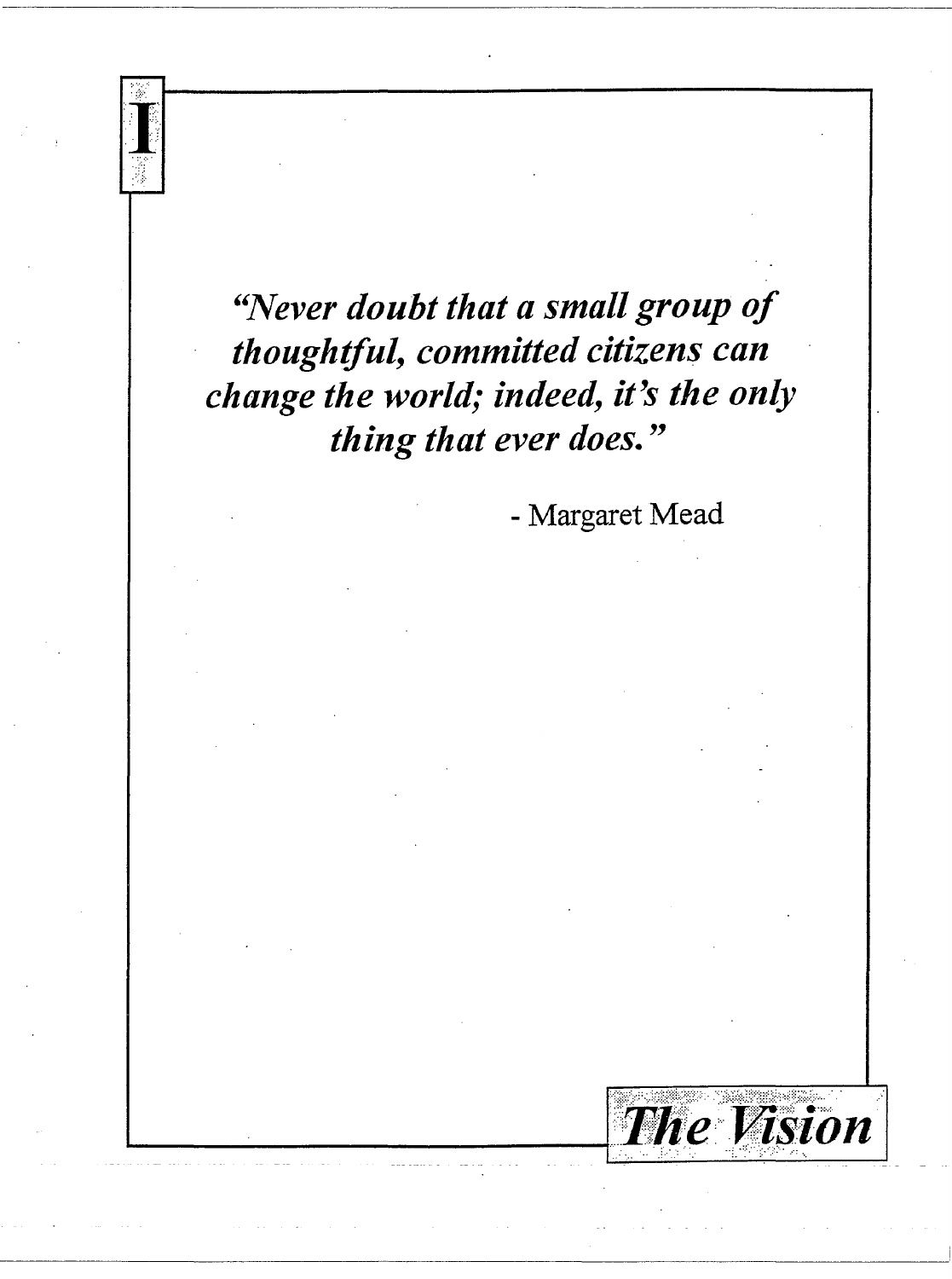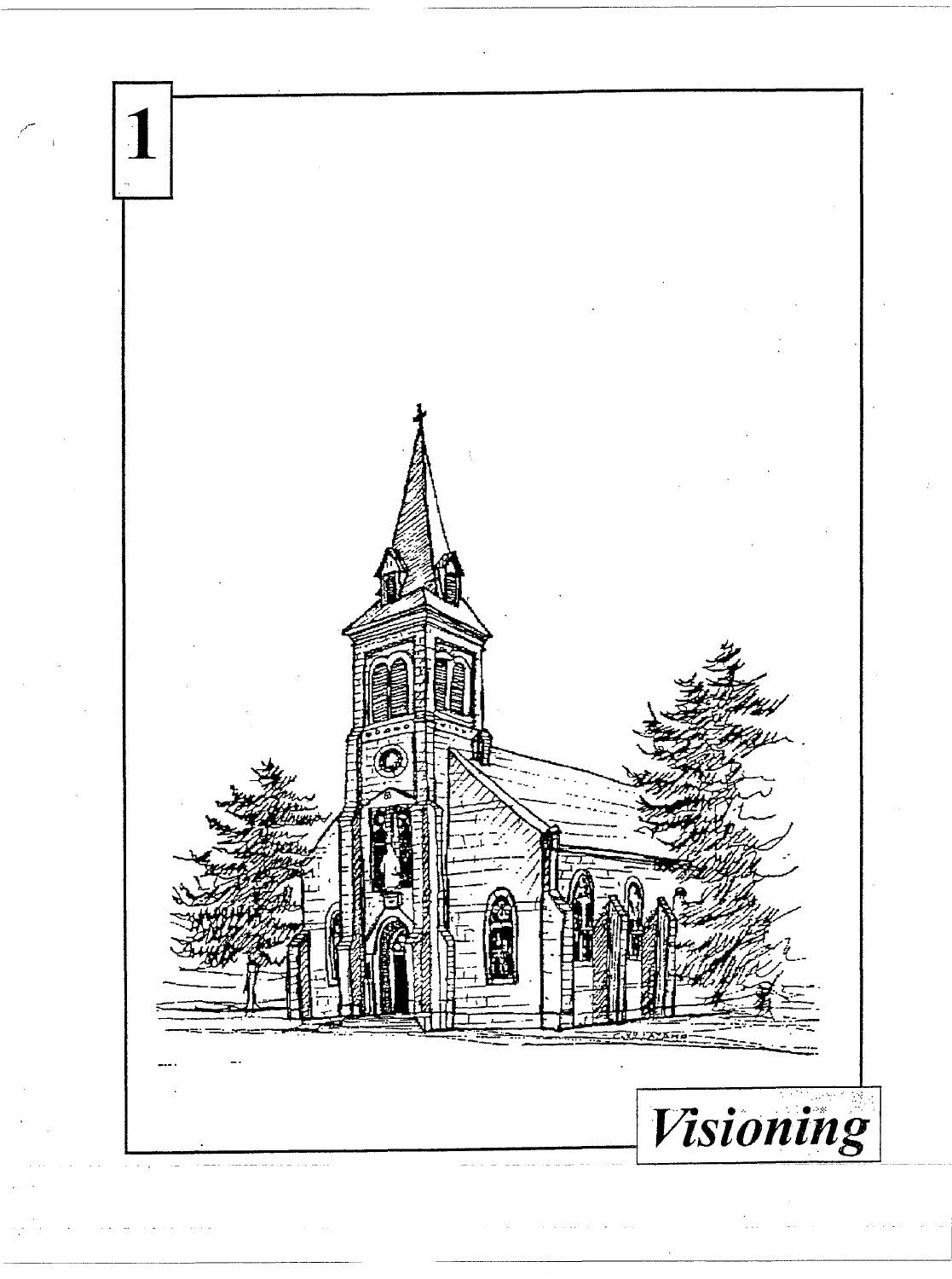# **Visioning**

## INTRODUCTION

Visioning is a term used to describe the process of obtaining useful information from the residents and merchants of a community to assist in the development of a long-term plan. The Kansas State University students who prepared this plan possess skills in gathering and analyzing information to prepare a comprehensive plan update. However, none of the students reside in St. Marys or in the surrounding area, therefore, they lack general knowledge about the community. Meeting with local residents is the best way to learn about history, culture, and societal norms. The planners' role is to assist decision makers in preparing for the future, but strong participation from the community is essential.

A variety of methods are used to organize local residents and facilitate an exchange of information and ideas to address major issues. The methods used in St. Marys were designed to gather information from citizens representing every element of the community. Five methods were used: (1) a visioning session with the Planning Commission, (2) two focus-group sessions, (3) a downtown merchants survey, (4) "Planners-in-School Day" at the elementary school, and (5) interviews with major employers.

## METHODOLOGY

)

# *Planning Commission Visioning Session*

The Planning Commission visioning session was held on January 20, 1997. At this meeting, students identified the general information to be gathered and analyzed for the study. Then, the commissioners were asked to discuss the community and answer general questions in an effort to identify critical issues. Flip-charts were titled with different topics to initiate this discussion.

## *Focus Groups*

The focus group consisted of representatives of specific community elements, such as education, labor, homemaking, clergy, local government, the business community, and the senior citizen and youth segments of the population. Two meetings were held, the first on Tuesday, February 25, 1997, and the second on Tuesday, March 11,



## *Chapter Sections:*

- *Introduction*
- *Methodology*
- *Findings*

*Visioning is a term used to describe the act of obtaining useful information from the residents and merchants of a community.* 

*Four critical questions:*  • *How has the city developed?*  • *Where is the community now?*  • *Where does the city want to go from here?*  • *How will* it *get there?* 

*Information* was *gathered via a visioning session with the planning commission, focus-group sessions, merchant ·surveys, interviews with employers, and a session with fourth-grade students.* 

*The focus group is representative of the community as a whole.* 

1

J "/SJOS!NG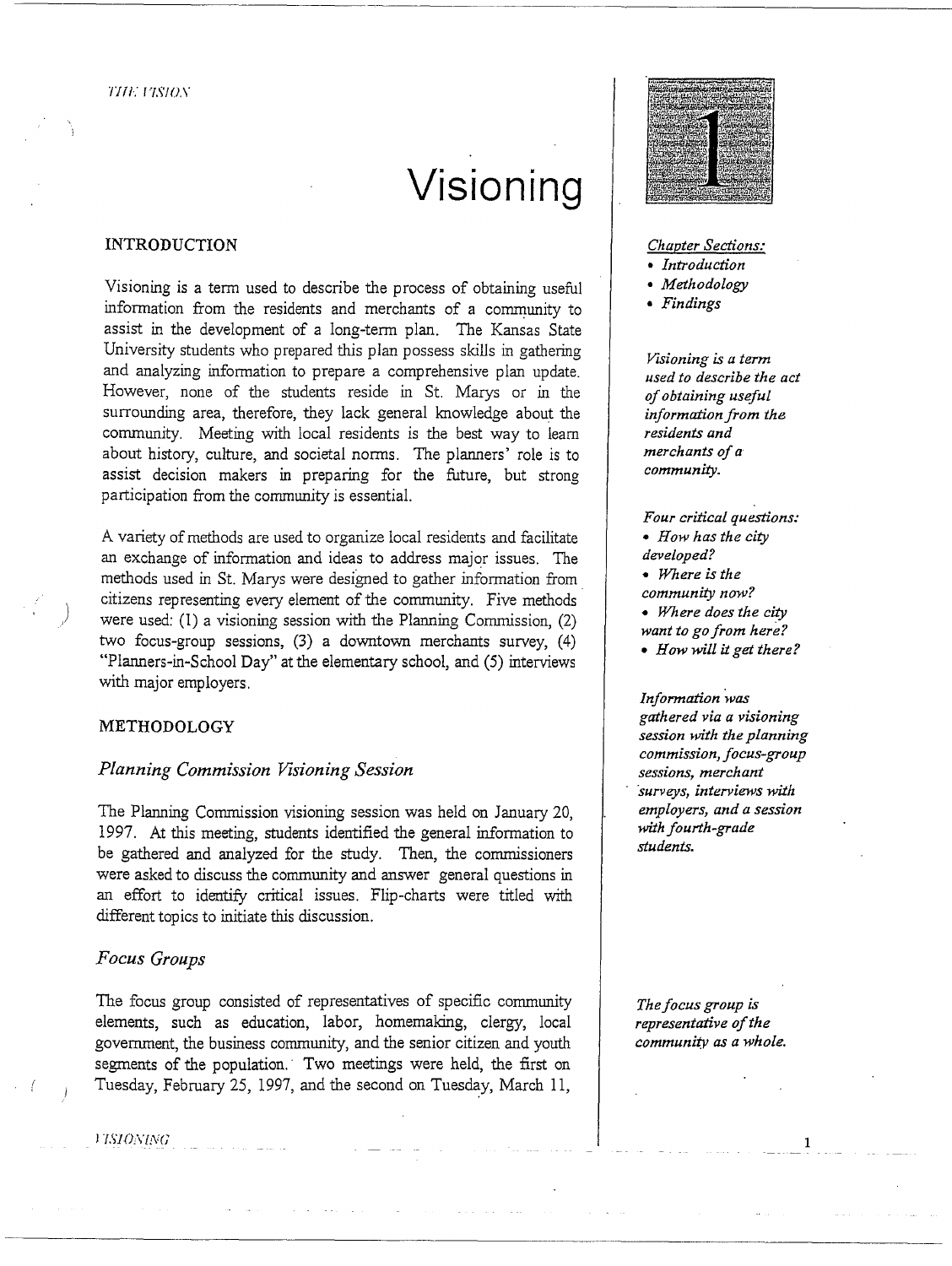*-·-;: ....*  / ..

1997. The purpose of the first meeting was to identify the major strengths and weaknesses of the community. The 24 citizens in attendance were divided into three groups and each was given a stack of "post-it" notes on which to write their ideas. Weaknesses and strengths were addressed separately and grouped by major topic, such as economics, downtown, civic pride, and recreation. The second meeting was designed to prioritize the issues identified at the previous meeting, answer questions related to downtown and to the local economy, and brainstorm for solutions to the priority issues.

## *Downtown Drop-By Survey*

Local businesses were visited on Wednesday, February 19, 1997. Thirteen business owners participated and discussed their opinions about downtown conditions.

# *Planners in School*

"Planners-in-School Day" is designed to assess how children view their community. The fourth-grade students were given an opportunity to draw their favorite things about St. Marys.

## *Major Employer Interviews*

Seven major employers (Bayer Stone, Custom Wood Products, Unified School District 321, St. Mary's Academy, St. Marys Health Center, Telecommunications Research Associates, and Farmers Union CO-OP) were interviewed to gain insight into the economic conditions · in St. Marys. Each employer answered questions that are addressed in the economic analysis.

#### FINDINGS

All methods used to gather information proved to be successful. The following is a discussion of the major issues, concerns, strengths, and weaknesses identified by the community. They are organized by major topic to assist in analyzing and developing recommendations and strategies for the future of St. Marys.

## *Economic Development*

Residents indicate that St. Marys has a supportive business environment. A prime location at the intersection of U.S. Highway 24 and Kansas Highway 63, a business park, strong major employers, a variety of businesses, supportive financial institutions and agricultural industries provide a good base for economic development.

*Thirteen business owners discussed their opinions about downtown conditions.* 

2

**FISIONING**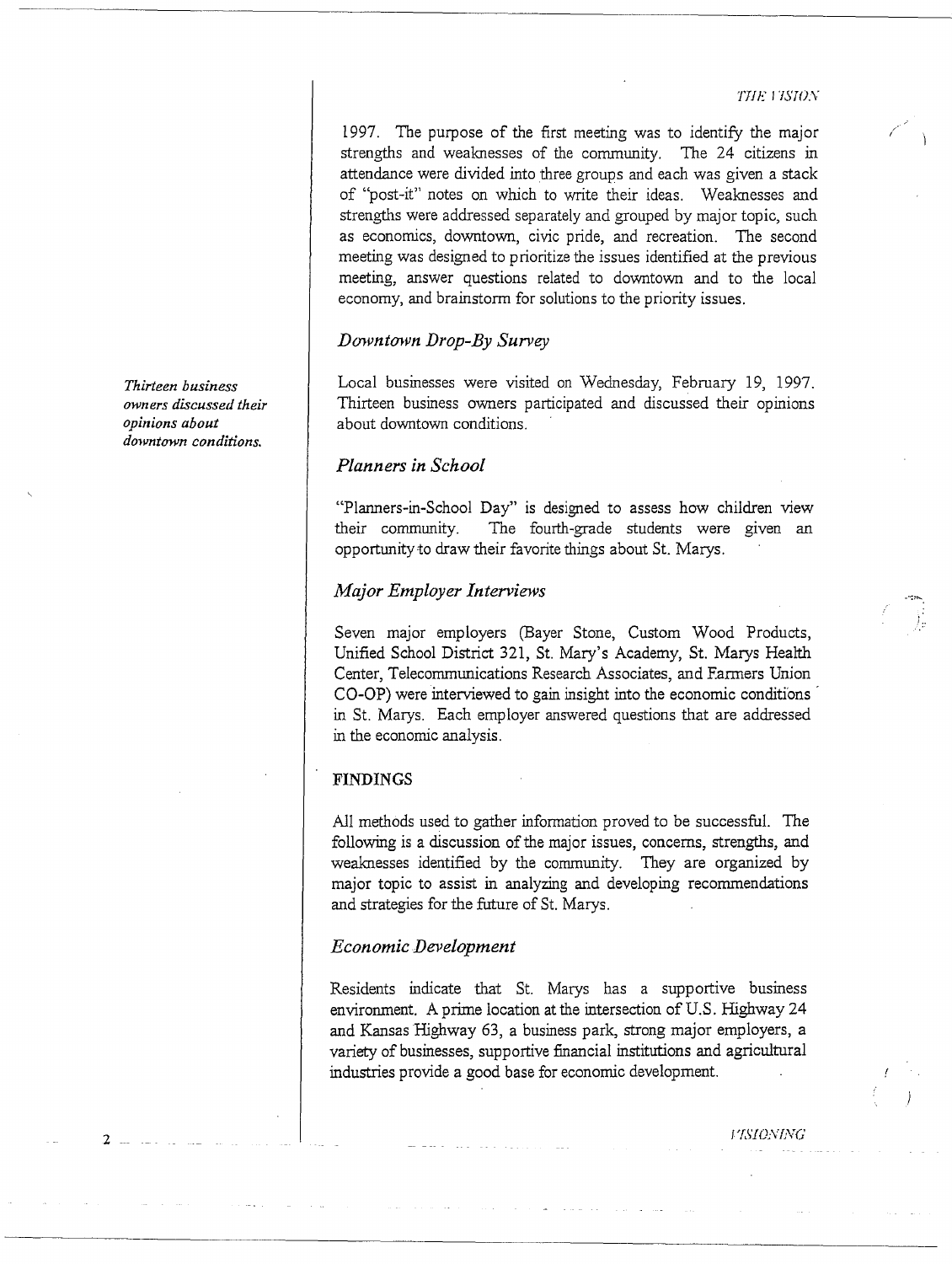#### **THE FISHON**

However, continued economic development appears to be a primary concern. This topic was mentioned during the visioning session and identified as the primary issue at focus-group meetings. A desire to increase job opportunities is coup led with retaining existing businesses and jobs. Additional recommendations made by the focus group include the following:

- Increase industrial and retail businesses
- Promote the business park
- Promote the heritage of the mission
- Reduce the complexity of the zoning ordinance
- Improve loyalty to local businesses
- Promote a family entertainment/restaurant establishment
- Promote spin-off businesses related to the communications industry
- Retain downtown businesses
- Improve transportation and communication
- Improve the Chamber of Commerce

## *Housing*

Residents seem to be satisfied with local housing stock. There are no significantly deteriorated neighborhoods, and there is a strong demand for housing and increasing availability. However, future housing demands and the quality of housing appear to be concerns. Focus group recommendations are as follows:

- Provide affordable housing
- Identify areas appropriate for housing development
- Ensure quality housing
- Provide different types of housing, such as rental and multifamily units

# *Recreation*

St. Marys has an abundance of high-quality recreation facilities that satisfy local residents, as indicated by elementary students and focusgroup participants. Parks, summer activities, arts-in-the-park presentations, well-rounded sports programs, a golf course, a swimming pool, and the Oregon Trail recreation area provide a variety of recreational amenities. Community officials should take the following actions to enhance existing facilities:

- Improve and support the golf course
- Offer concerts and plays throughout the year
- Establish a community center

#### JJSJOSJNG.

*Continued economic development is a primary concern of citizens.* 

... ·

*Focus group members and elementary students expressed satisfaction with the city's recreation facilities.* 

. 3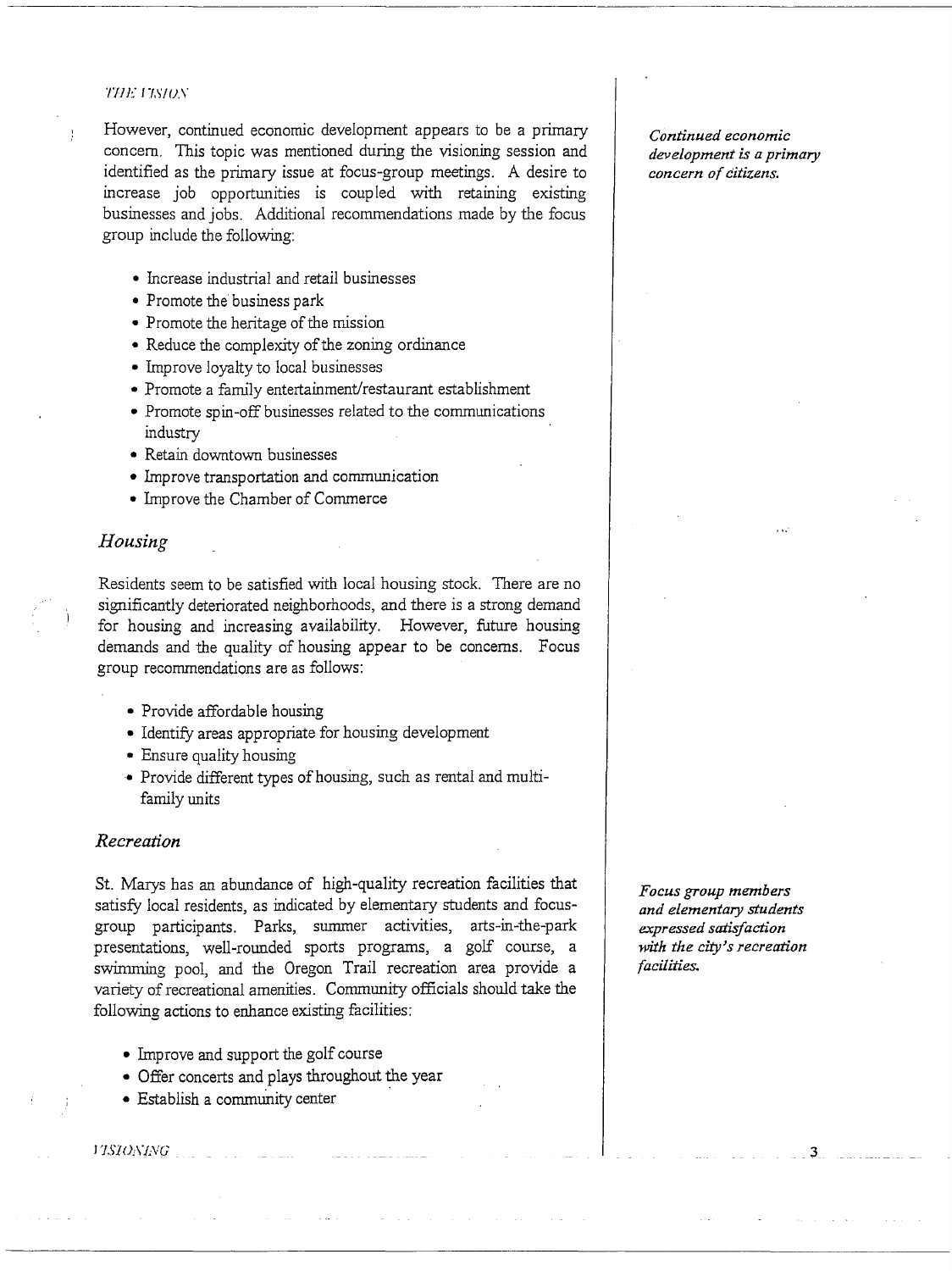- Offer fitness classes during the winter
- Upgrade existing parks

## *City Services and Facilities*

Results of the focus group meetings suggest a positive feeling toward city facilities and services. A good street department with quick response to snow removal, an effective police department, friendly city staff, excellent city maintenance (including storm clean-up, trash removal, and street sweeping) were identified during visioning and focus-group meetings. However, residents do find room for improvement and make the following suggestions:

- Keep the city landfill open
- Manage property taxes
- Improve relations between citizens and police
- Reduce costs of electric service
- Reduce trash pick-up costs
- Install curbs and gutters where needed
- Encourage community leadership
- Coordinate city services

## *Transportation and Parking*

Transportation and parking appears to be major issues and concerns, especially as they relate to safety. The following issues should be addressed:

- Railroad grade crossings
- Manage heavy traffic on U.S. 24
- Provide safer angled parking on U.S. 24
- Encourage compliance with parking regulations
- Provide additional downtown parking spaces

#### *Downtown*

The central commercial district appears to be vital, but citizens are concerned about its future viability. Local residents are shopping downtown and using local services, but critical issues must be addressed:

- Improve parking
- Improve cooperation among business owners
- Rehabilitate older buildings
- Increase visibility of pedestrian crosswalks

*Results of focus group meetings suggest a positive feeling toward city facilities and services.* 

*Transportation and parking issues are major concerns of citizens.* 

I 'fSIO:VfNG